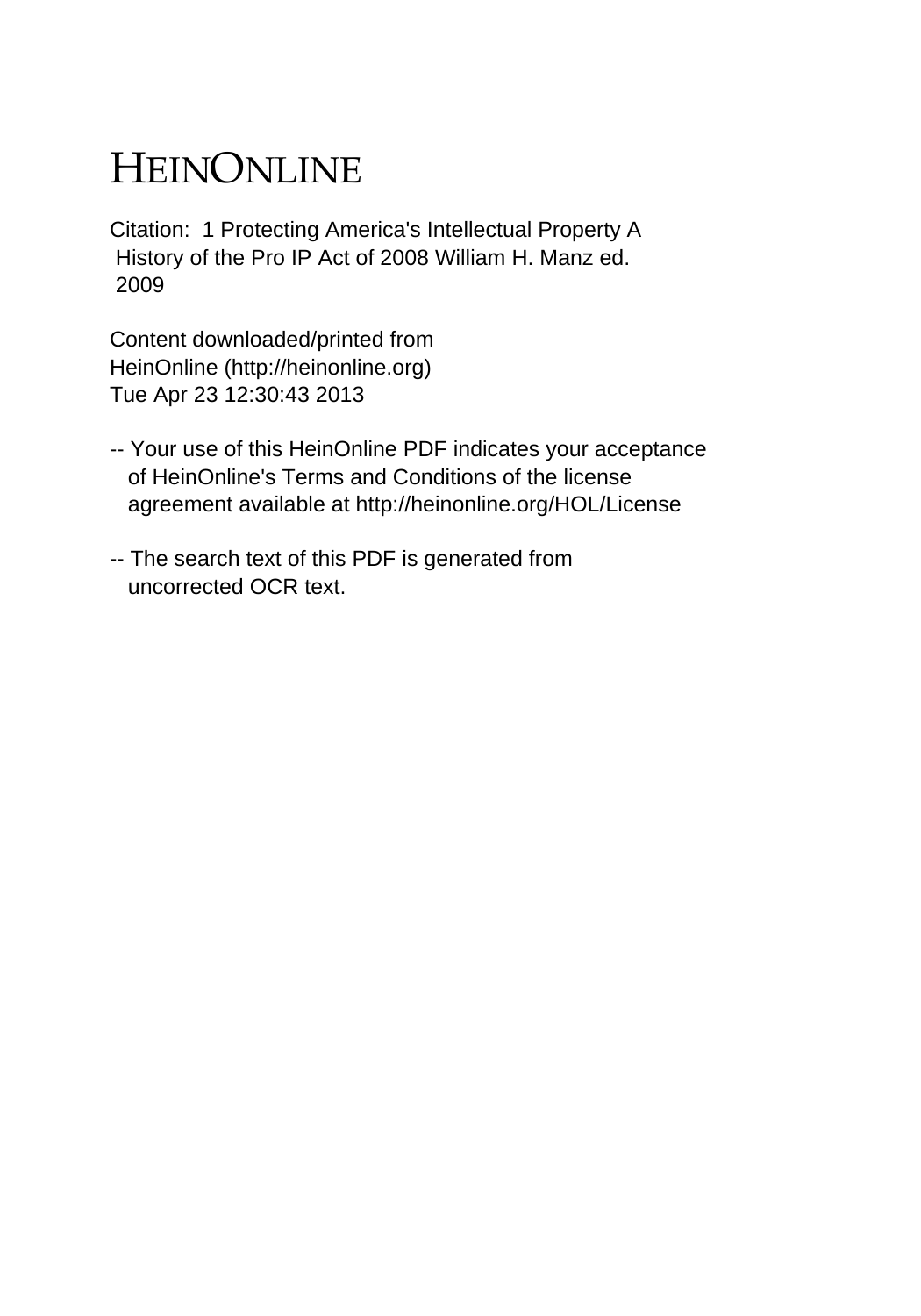first male athlete from the United cluded Idahoans: Matt Brown, a grad-States to compete in four Olympic uate of Coeur d'Alene High School, Games. Lloy's incredible feat will for- played third baseman for Team USA in ever sports history, and I know our entire Hailey, competed for Team USA in the sports history, and I know our entire Hailey, competed for Team USA in State is immensely proud to count him dressage. Idahoans excelled on teams State is immensely proud to count him dressage. Idahoans excelled on teams

among our own.<br>These Hoosiers have shown superior abilities, extraordinary work ethics,<br>and unflappable determination in their<br>quests to become Olympic athletes. The road to the pinnacle of athletic now assistant coach competed for Can-success has required thousands of ada in the **100** meter hurdles and, hours of ada in the 100 meter hurdles and, success has required thousands of ada in the 100 meter hurdles and,<br>hours of demanding training over years Joachim Olsen, also a University of<br>of repeated in the shot put of preparation, yet these athletes show Idaho athlete, competed in the shot put us that commitment to excellence for Denmark. Emerson Frostad, a truly has its rewards. For many of our former Lewis-Clark State College base-Hooster athletes, the spoils of their ball player played for Team Canada as<br>hard work and dedication came in the a catcher/first baseman. Eric Matthias<br>form of an Olympic medal. Lloy Ball a Boise resident and in graduate ney and the women's soccer team. discus throw.<br>David Neville won the bronze medal in And in the Paralympics—the second-<br>David Neville won the bronze medal in Angles and the media

the worlds' finest, and brought with<br>the worlds' finest, and brought with<br>them the unwavering support of their<br>fellow Hoosiers. The people of Indiana<br>are fortunate to have had such an exthem the unwavering support of their School and went on to graduate from<br>fellow Hoosiers. The people of Indiana Boise State University. She was se-<br>them to graduate in the second their se-

ica has to offer, and these Hoosiers surgery to remove the damaged parts<br>have made our State and our country of her brain. After years of physical<br>proud.

proud. The came back, her passion for cycling under<br>Mr. CRAPO. Mr. President, the came back, her passion for cycling un-<br>Olympic Games has always been a time changed. A five-time Paralympics com-<br>for the world to celebrat over the world bring pride to their countries, friends and family during proud.<br>
the Olympic Games. Most importantly, respectively.<br>
they achieve the distinction that can FENFORCEMENT OF INTELLECTUAL cher,  $\alpha$  is determined applies deter-<br>they achieve the distinction that can  $\parallel$  ENFORCEMENTY RIGHTS ACT<br>come when an individual applies deter-<br>mination and hard work to develop a<br> $\parallel$  Mr. GRASSLEY. Mr. President, 1 mination and hard work to develop a God-given talent. Motivated to get up would like to inform my colleagues of early, often before work, to pound the my request to be noticed to pay unani-<br>pavement, ride the roads and trails, mous consent agreement that wo early, often before work, to pound the  $\frac{1}{2}$  music to be notified of any unani-<br>pavement, ride the roads and trails, mous consent agreement that would<br>shoot baskets, hit balls, lift weights or allow for the considerat swim laps, these women and men are the Enforcement of Intellectual Prop-committed to improving their erty Rights Act of **2008.** I intend to restrength, agility, speed and stamina. I serve my right to object to any such<br>am especially proud of the Idahoans request.<br>who competed in the 2008 Olympics, S. 3325 was marked up by the Judici<br>representing their teams, the and their families with skill and pride. afternoon. I circulated several amend-<br>As you may know, Bolse resident ments to address a number of concerns<br>Kristin Armstrong won the gold in the I had about the bill. Two of my am women's cycling time trial. Kristin is ments-one that would add USDA to well known around the Boise area: the list of agencies on the IPEC Advi-many have seen her cycling or at the sory Committee, and another that local YMCA where she is an instructor, would provide for an orderly transition She is an inspiration to those who from NIPLECC to IPEC-were adopted<br>know her and she has made Idaho by the committee. However, I withheld proud. Bishop Kelly High School grad- from offering other amendments be-<br>uate Nick Symmonds advanced to the cause I received a commitment that<br>preliminary round in the 800 meter run. the chairman and ranking member of Georgia Gould, a one-time Ketchum the Judiciary Committee would work resident competed in the women's with me to address my other concerns.

U.S. men's volleyball team, became the mountain bike race. Team USA also in-<br>first male athlete from the United cluded Idahoans: Matt Brown, a grad-<br>States to compete in four Olympic uate of Coeur d'Alene High School, These Hoosiers have shown superior Bodensteiner, a graduate of Minico abilities, extraordinary work ethics, High School, played for the New Zearing to beasterball team. Angela Whyte, a<br>former University of Idaho runner and<br>now assistant coach competed for Can-

ble 400 meter final, and Samantha largest sporting event in the world<br>
Peszek and Bridget Sloan were awarded after the Olympics—that are con-<br>
the silver medal with their teammates idve Barbara Buchan took the gold in<br>
the These **10** athletes traveled halfway the 3,000 meter cycling event. Barbara<br>around the globe to compete against was the 1972 high school mile run State are fortunate to have had such an ex- very injured in a cycling almost fatal wounds. In<br>ceptional group representing us at the **1982, suffering almost fatal wounds. In**<br>Team USA represents the best Amer- she was in a coma Team USA represents the best Amer- she was in a coma for 2 months and had **ff** d.... d.

For example, I have concerns with the funding of the new State and local law enforcement grant programs in<br>section 501 and the grant match ratio<br>for those programs. Further, I have<br>concerns with the creation of a new intellectual property crimes unit at the FBI to enforce intellectual property rights and the authorization of additional funding, resources and staff for the FBI to implement these additional responsibilities. I firmly believe that the FBI should focus its efforts on com-bating terrorism. I am concerned about duplication with work currently being performed at ICE and its National Intellectual Property Rights Coordina-tion Center. Moreover, I am concerned with language calling for the prioritization of cases involving for-eign controlled companies, and the lack of any priority for cases inves-tigated by the FBI that have a nexis to

potential terrorist activities. My staff will be sitting down with the chairman and ranking member's staff to work on my concerns. Again, I intend to reserve my right to object to proceeding to the consideration of S. **3325** until my concerns have been ad-

### ADDITIONAL STATEMENTS

#### BURLINGTON COMMUNITY EDUCATION

\* Mr.-IARKIN. Mr, President, in Iowa and across the United States, a new school year has begun. As you know, Iowa public schools have an excellent reputation nationwide, and Iowa stu-

dents' test scores are among the highest in the Nation.<br>I would like to take just a few min-<br>It would like to take just a few min-<br>teachers, today, to salute the dedicated<br>teachers, administrators, and school<br>board members

This fall marks the 10th year of the iowa Demonstration Construction Grant Program. That is its formal name, but it is better known among educators in Iowa as the program of Harkin grants for Iowa public schools. Since **1998,** I have been fortunate to secure a total of \$121 million for the State government in Iowa, which selects worthy school districts to receive these grants for a range of renovation and repair efforts-everything from updating fire-safety systems to building new schools or renovating existing facilities. In many cases, this Federal funding is used to leverage public and/ or private local funding, so it often has tremendous multiplier effect in a

local school district. The Burlington Community School District received a **2006** Harkin grant totaling **\$500,000** which it used to help build a new elementary school. Sunnyside Elementary is a modern, state-ofthe-art facility that befits the edu-cational ambitions and excellence of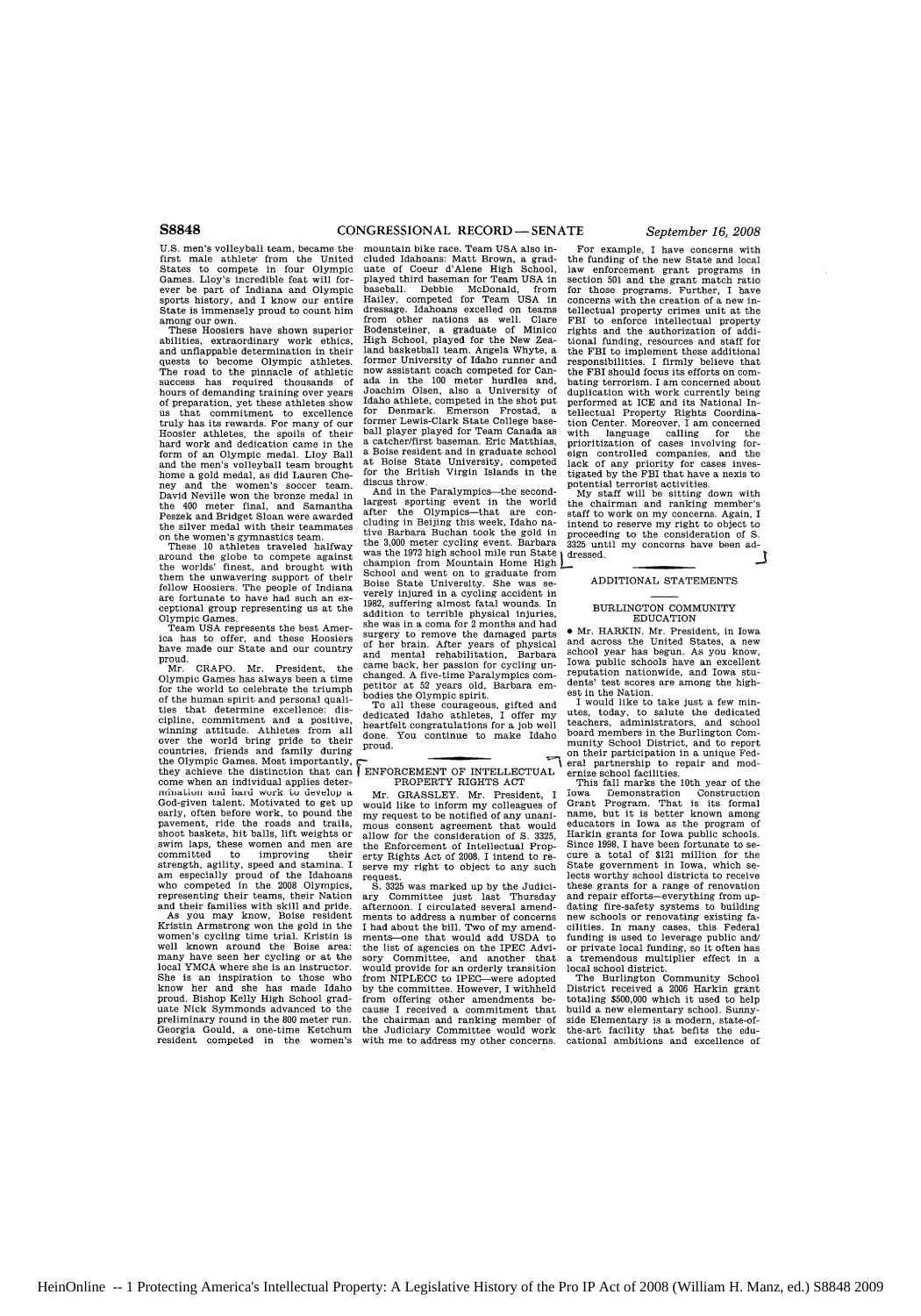## DOCUMENT NO. 21